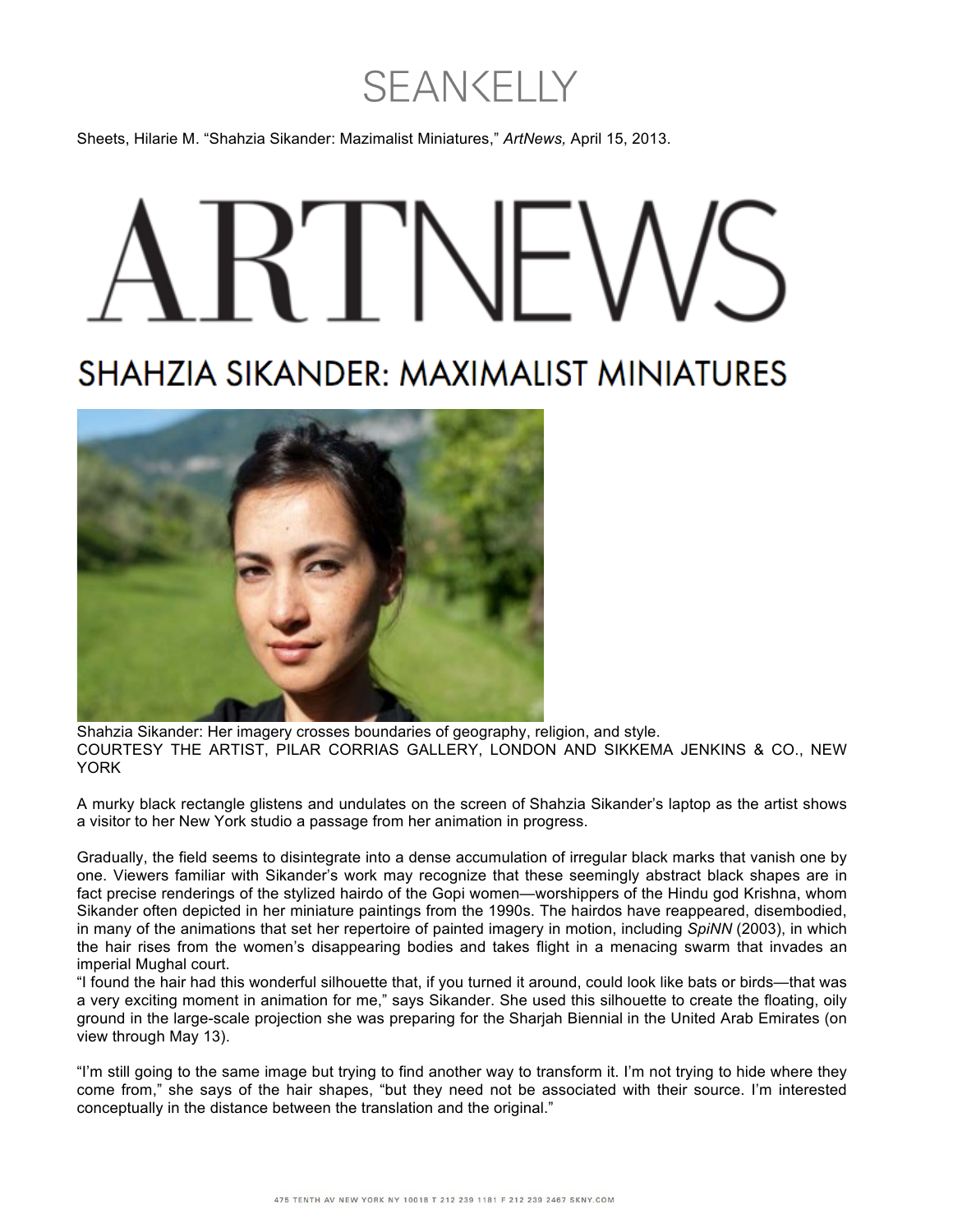All of Sikander's works, from her small drawings to her room-scale painting installations to her giant animated videos, stem from her study of traditional Indian and Persian miniature painting in her native Pakistan in the late 1980s. "It was a very independent choice—of examining a style, school, genre, and developing a relationship, a language, a dialogue with it," says Sikander, who was attracted to the seductive beauty of the stylized gemlike miniatures and fascinated by the insularity and seeming immunity to translation of the forms.

Since moving to the United States in 1992, Sikander, 44, has been exploring ways to stretch and pull apart the vocabulary of miniature painting in different media and at different scales, creating a hybrid imagery that blurs such polarities as Hindu and Muslim, traditional and contemporary, East and West, representation and abstraction. Fundamental to the work is the fluidity with which Sikander shifts perception and challenges our ways of seeing.

In the 2004 animation *Pursuit Curve*, for instance, a large flowerlike form starts to agitate and break apart, its fluttering reddish parts evoking insects or feathers. Gradually the shapes settle as turbans on a cluster of bearded men. "It's an image which is already loaded," says Sikander of the turbans. "It's masculine. It's got race and religion. When it's flapping around, it's like butterflies and fragile, and then it fits on and all you see is turban. I like that there are multiple reads and facets to a situation, and that the dissociation can be that stark."

"Shahzia mixes history, personal feelings and experiences, and very contemporary art making—firing on all cylinders at the same time—in her masterfully crafted works," says Ian Berry, director of the Tang Teaching Museum and Art Gallery in Saratoga Springs, New York, who in 2004 organized a large survey of her work there that traveled to the Aldrich Contemporary Art Museum in Connecticut. "The artwork can respond to people's desires to think about politics and biography, not just of Shahzia's but of their own. And then other people can come to it and respond entirely to line, form, color, movement, and perspective, and the creative things Shahzia brings to that."

The Tang is one of many museums to host solo exhibitions, including the Hirshhorn Museum and Sculpture Garden in Washington, D.C., in 1999. Sikander was awarded a MacArthur Foundation Fellowship in 2006. Today, she is represented by Sikkema Jenkins & Co. in New York, where her works sell for up to \$125,000.



Women's coiffures, transformed into black birds, invade a Mughal court in the video animation *SpiNN*, 2003. COURTESY THE ARTIST, PILAR CORRIAS GALLERY, LONDON AND SIKKEMA JENKINS & CO., NEW YORK

Sikander grew up in Lahore, in a house adjoining those of her grandfather and aunts and uncles. "I have a very supportive and educated family with strong women—writers, academics, human-rights activists," she says. She always drew as a child and happily did all the diagrams for her cousins' science homework. (The nuns at her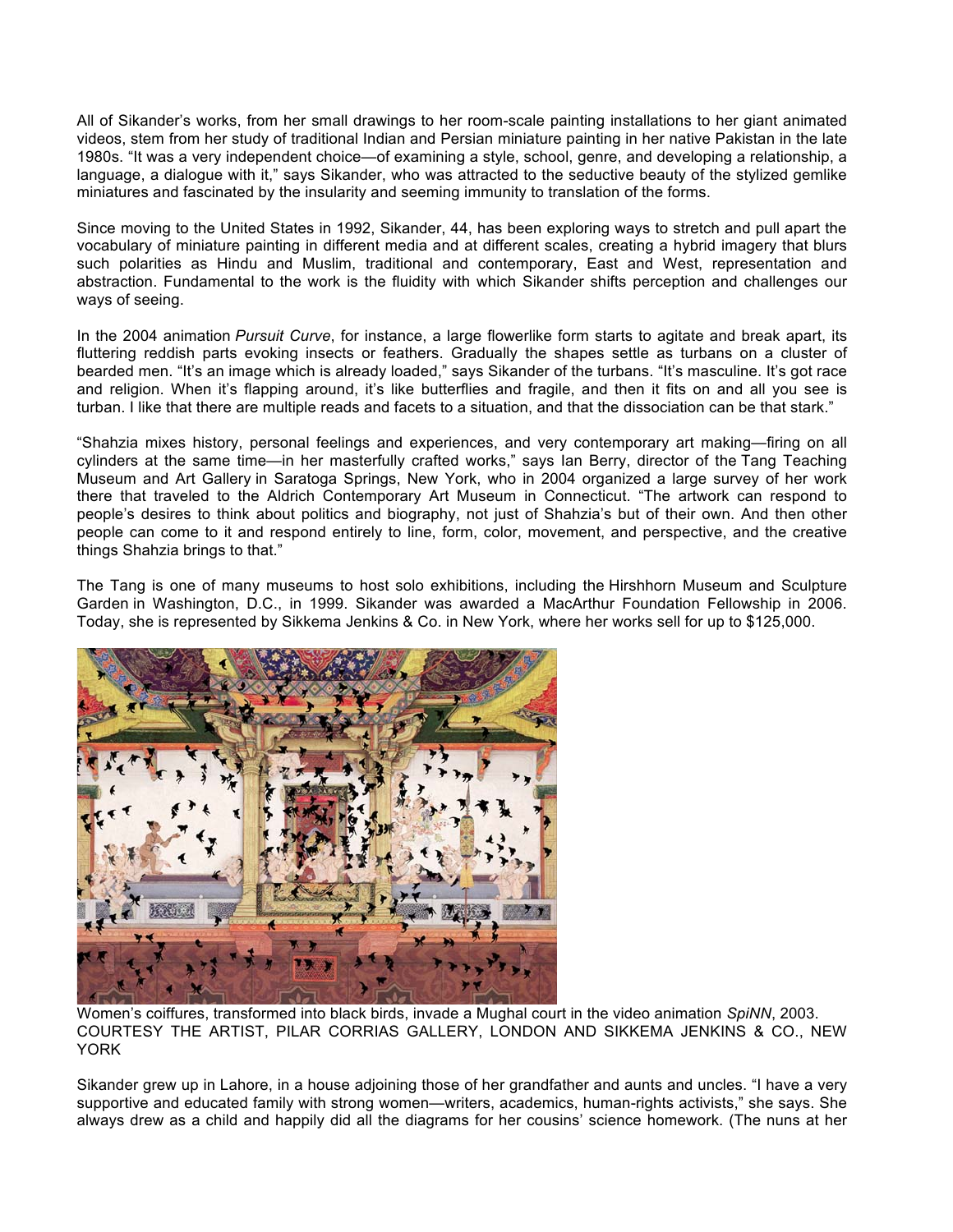Catholic school kept some of her illuminated notebooks.) Her parents encouraged her to apply to the National College of Arts.

There, in 1988, Sikander attended a lecture on miniature paintings given by a visiting curator from the Victoria and Albert Museum, an experience she describes as life changing. Familiar only with the kitschy creations sold to tourists, she was stunned by the "immense range and visual connections" of the images shown by the lecturer. "I felt potential," she says.

Her idea was to explore personal imagery within the thematic guise of miniature painting, at a time when young people in Pakistan, under Muhammad Zia-ul-Haq's military regime, had to behave very discreetly in public. She made the decision to major in miniature painting, working with only one other student under the strict methodology of the master teacher.

"It was a big thing to say, 'I'm going to embrace something that's already saddled with technique and ritual and a kind of copying and a certain language,'" says Sikander, who had to spend an entire year working just in ink before she was allowed to use color.

"I submitted myself to that," she says. For four years she worked 18-hour days, almost always alone, to master the art of traditional miniature painting, learning how to apply layers of paint to build up luminous surfaces. Her final piece was *The Scroll* (1991–92), about a foot high and more than five feet long, in which she mapped out the rooms in her family home, using the genre conventions of stacking flattened-out spaces, and embellishing the architecture and the borders of the piece with painstaking pattern and detail. "You had to play by those rules," Sikander says.

A recurring figure in the scroll is a young woman with long black hair, dressed in white, always painted from behind so that her face is not visible. She passes almost like an apparition through rooms filled with activity. At the end, she is seen at an easel painting herself. "She is an observer, who is not necessarily comfortable in that space," says Sikander. "I left soon after."

In 1992, after graduating, Sikander was invited to install her paintings for one day at the Pakistan Embassy in Washington, D.C. She flew on a standby ticket, carrying her miniature paintings in her suitcase, and decided to stay. Paintings in tow, she toured graduate schools all over the country, and in 1993, she enrolled at theRhode Island School of Design in Providence.

At RISD, Sikander explored a new kind of freedom and simplification in her work. "I felt the work should be more about drawing," she says. She experimented with quick gestures in ink on tissue paper and followed the suggestions that arose from the marks. Out of that process she developed a vocabulary of images, including a silhouette of a female body without head or arms, with tendrils flowing from her legs.

"It was about a form afloat and uprooted," says Sikander, who felt a kinship with Ana Mendieta's bodyworks. Her signature nomadic silhouette has reappeared in many finished works, sometimes like a specter feminizing the head of a Mughal courtier, sometimes joined with the multi-armed Hindu goddess brandishing an array of weapons and wearing a veil, like a cross-cultural female superhero.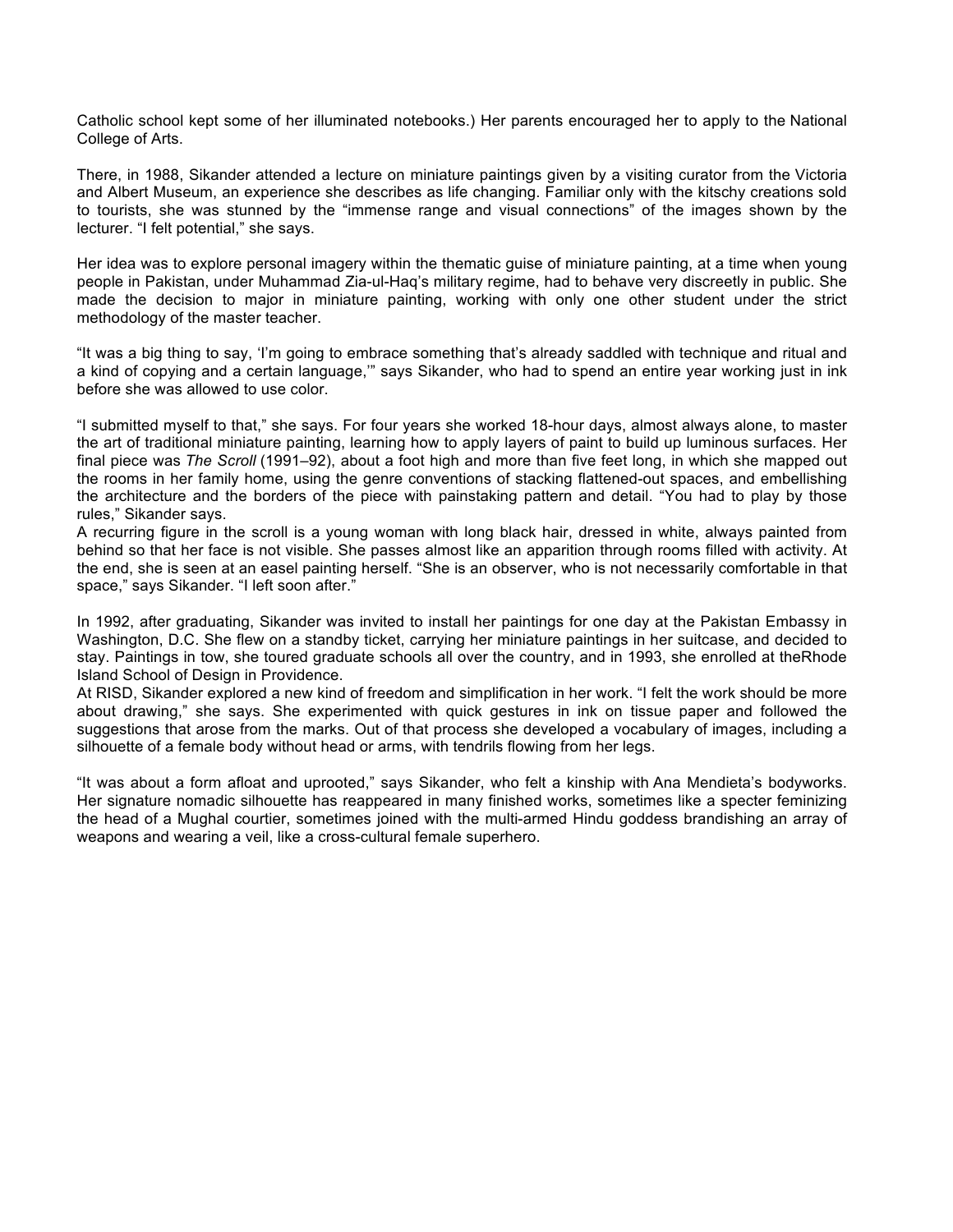

*Provenance the Invisible Hand*, 2009, was made for an installation of objects Sikander selected from the collection of the Cooper-Hewitt, National Design Museum. COURTESY THE ARTIST, PILAR CORRIAS GALLERY, LONDON AND SIKKEMA JENKINS & CO., NEW YORK

After graduating from RISD in 1995, Sikander spent two years in the Core Residency Program at the Glassell School of Art in Houston. There she began to play with radical shifts of scale. "It was breaking out of the preciousness around my process and testing the viability of a form," she says of enlarging an image from ten inches to ten feet, and "seeing whether it gains more momentum or maybe becomes more confrontational." Sikander's breakout came in 1997, when she moved to New York and her paintings were shown at theDrawing Center and in the Whitney Biennial. "It was a really interesting time in the U.S. for me, before September 11, when things were looking outward more," she says.

During the next few years she received a flurry of invitations to do site-specific work around the country. At the Yerba Buena Center for the Arts in San Francisco, she worked alongside Barry McGee and Margaret Kilgallen on her own huge ephemeral mural, which absorbed some of those artists' street-art practices. At various places, including the Contemporary Art Museum Saint Louis in 1998 and the Cleveland Center for Contemporary Art in 2001, she moved her wall installations into three dimensions by hanging layers of translucent tissue paper embellished with images, sometimes several feet deep, in front of the mural, thus veiling or blurring its appearance as viewers moved through the space.

"I hate the word, but there was a prevailing 'multiculturalism' going on in the 1990s," she says. "That timing was personally wonderful because there was such a focus on exploring identity." That focus helped bring attention to her paintings early on, but it eventually became a limitation, particularly in the post–September 11 climate, when her work was seen primarily through the lens of her identity as a Pakistani and a Muslim woman.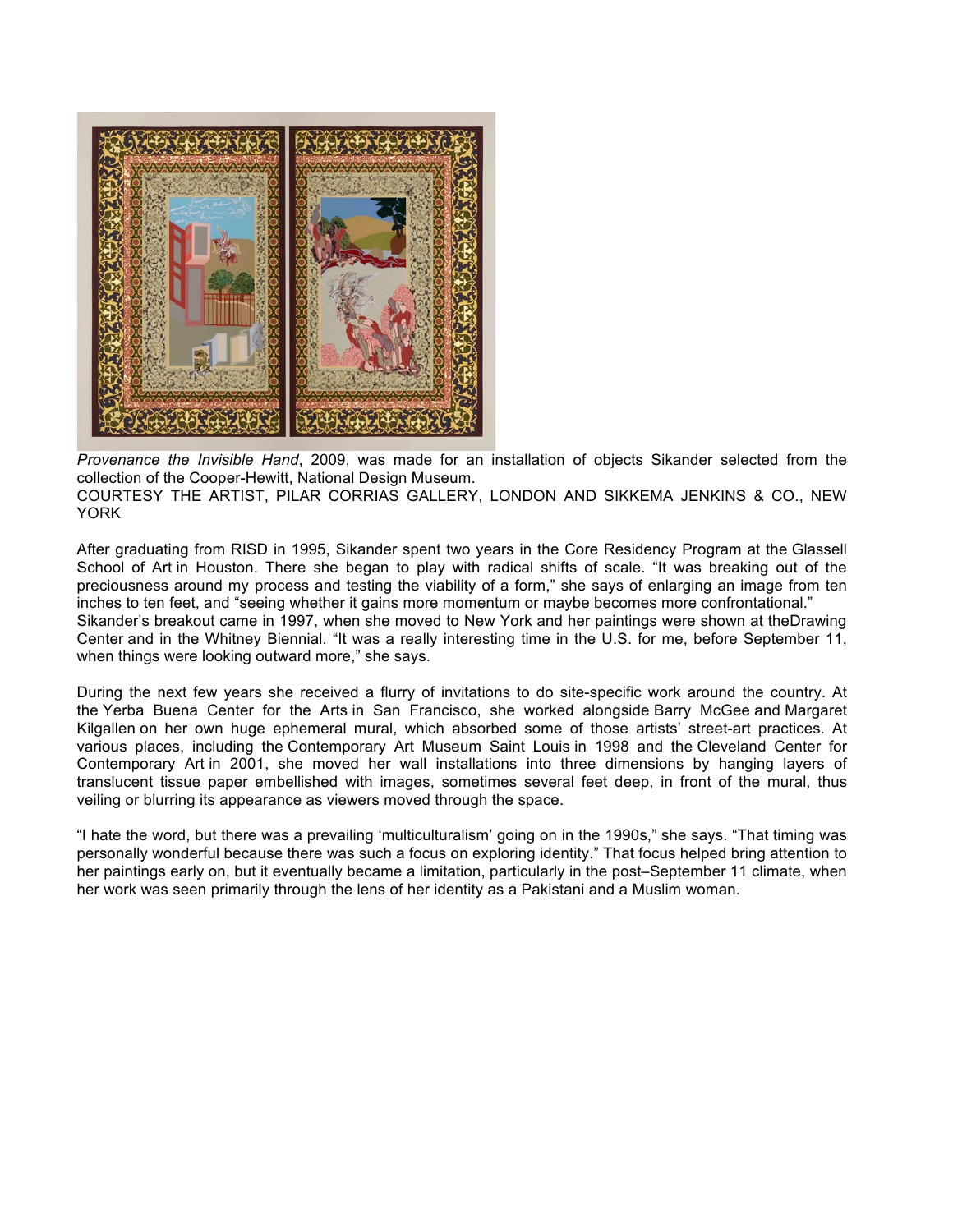

An officer of the East India Company appears in a Mughal court in a still from the HD video animation *The Last Post*, 2010.

COURTESY THE ARTIST, PILAR CORRIAS GALLERY, LONDON AND SIKKEMA JENKINS & CO., NEW YORK

"I strive for the open-ended," Sikander says. She has an acute understanding of the complex relationship between her homeland and her adopted country, where she has settled with her husband, who is a chemist, and their young son. While Sikander's work isn't overtly political, the instability and flux of her imagery, which often incorporates various kinds of weaponry and martial music, in some way reflects the cultural tensions and misrepresentations between East and West, as well as the potential for transformation.

Sikander made her first animation, a natural extension of her interest in layering, during a 2001 residency at Artpace in San Antonio, Texas. She was working on a miniature painting and decided to scan in Photoshop each change she made to document the metamorphosis of the work. She hung the painting facing its looped animated version, which would perfectly mirror the painting for a fleeting second, in an installation called *Intimacy*.

"The foundation of my animations and all my work is drawing," says Sikander, who continues to generate her projections from scans of drawn imagery. "The computer is storing and allowing me to move the layers around with amazing freedom and flexibility. The digital space really lets me push the movement."

These days, she is caught up in the possibilities of projection as an immersive theater of light and shadow and sound. Currently, her giant projection that evokes the paradox of Shangri La is on view in "Doris Duke's Shangri La: Architecture, Landscape, and Islamic Art" at the Norton Museum of Art in West Palm Beach (through July 14). Last November, her animated video *The Last Post* (2010) filled the courtyard between the Smithsonian American Art Museum and the National Portrait Gallery in Washington, D.C. The piece deals with the British involvement in the opium trade with China.

"I was interested in the colonial lens, and the opium-based trade to China was happening by using India," says Sikander, who collaborated with the Shanghai-born composer Du Yun on the dissonant score melding haunting voices with the sounds of static and explosions. Personally, Sikander has a soft spot for older Pakistani music and cheesy Bollywood songs. In her 2009 video *Bending the Barrels*, a Pakistani military marching band plays those songs interspersed with martial music.

Last November, Sikander was one of five artists (the others were Carrie Mae Weems, Cai Guo-Qiang, Kiki Smith, and Jeff Koons) to receive the inaugural Medal of Arts from the State Department through its Art in Embassies program. "For me, what they were recognizing was perhaps opening up the perception of the U.S.," says Sikander. She is currently working with the program on a permanent piece for a new embassy under construction in Islamabad.

"The U.S. Embassy in Pakistan is going to be much more of a fortress than in some other countries," the artist says, noting that embassy exhibitions are typically accessible only to the people who can enter the building.